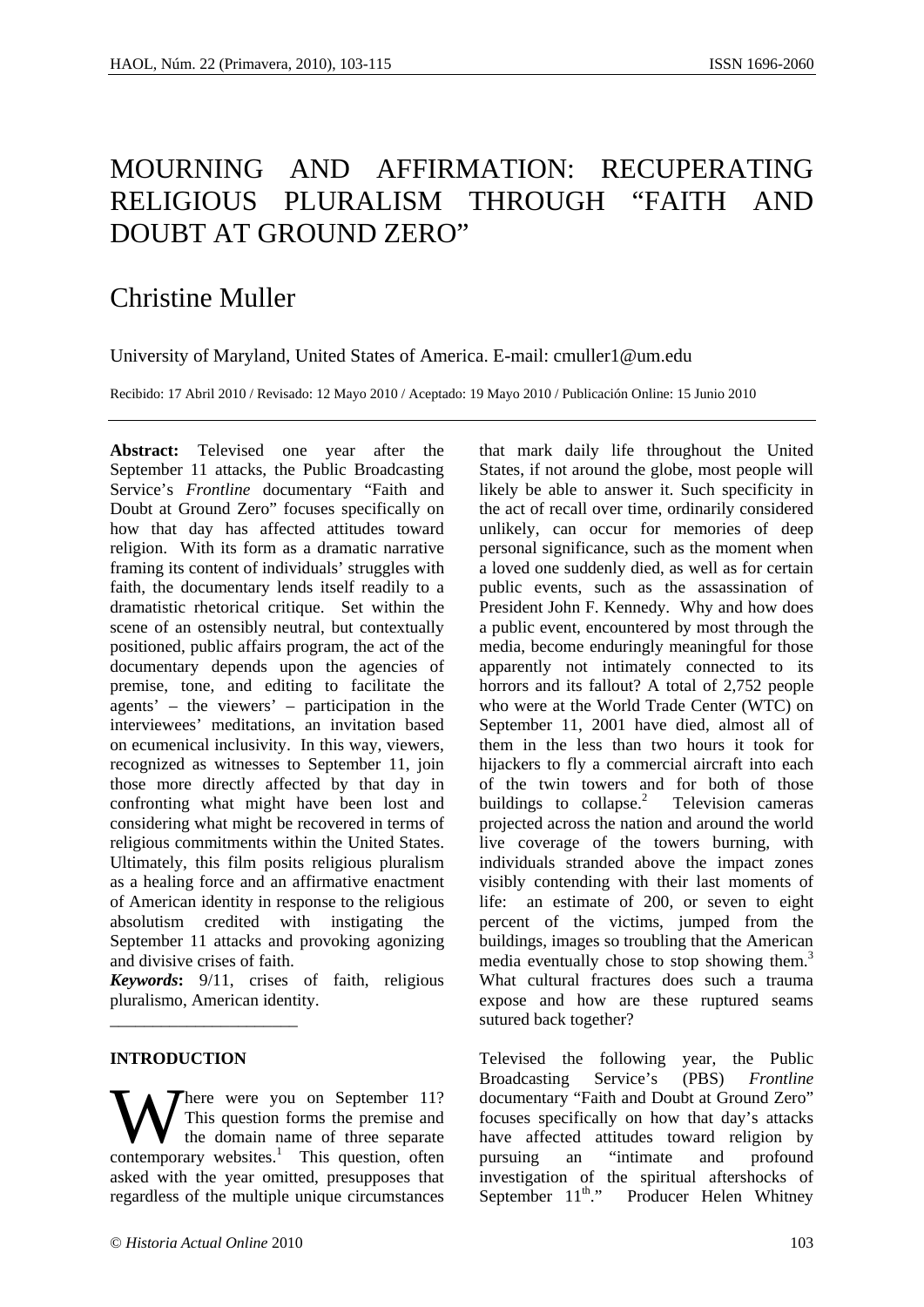describes the overall production as a "drama of faith."<sup>4</sup> Indeed, five segments termed "Acts" structure the film's progression, which includes contemplations of personal experiences and questions of religious belief by survivors, victims' grieving relatives and friends, professors, writers, and others who have not lost loved ones in the attack, and representatives from diverse, as well as no, religious traditions.<sup>5</sup> With its form as a dramatic narrative framing its content of individuals' struggles with faith, the documentary lends itself readily to a dramatistic rhetorical critique.<sup>6</sup> Set within the scene of an ostensibly neutral, but contextually positioned, public affairs program, the act of the documentary depends upon the agencies of premise, tone, and editing to facilitate the agents' – the viewers' – participation in the interviewees' meditations, an invitation based on ecumenical inclusivity. In this way, viewers, recognized as witnesses to September 11, join those more directly affected by that day in confronting what might have been lost and considering what might be recovered in terms of religious commitments within the United States. Ultimately, this film posits religious pluralism as a healing force and an affirmative enactment of American identity in response to the religious absolutism credited with instigating the September 11 attacks and provoking agonizing and divisive crises of faith.

## **1. THE DAY AND ITS AFTERMATH**

On September 11, 2001, hijackers piloted airliners into the WTC's North and South Towers and the Pentagon, and crashed a fourth passenger jet into a Pennsylvania field. However, in contrast to the Pentagon and the Pennsylvania field, the WTC complex occupied a densely-populated urban area easily accessible to media coverage. Consequently, American television viewers could watch live and frenetically replayed footage of those buildings while people remained trapped, as well as during their collapse and the resulting searchand-recovery efforts at what became known as Ground Zero, framing viewers' perspectives of September 11 primarily in terms of the Manhattan crash site. As a result, for the American viewing public, the horrors that rapidly and disastrously developed at the WTC dominantly comprise what the term "September 11" connotes. Similar to surviving trauma, witnessing trauma necessitates a recovery process, $\frac{7}{7}$  which first involves re-establishing a sense of safety by restoring an individual's

feeling of power and control. $8$  Next, the individual turns the trauma into a narrative; by telling this story, s/he ultimately can incorporate an unfamiliar, unwanted, unbearable phenomenon into a framework more amenable for the return to daily living. $9$  Then, the individual can confidently pursue new relationships with others.<sup>10</sup> The attack on the WTC directly affected approximately 160,000 people in the New York  $area<sup>11</sup>$  but induced posttraumatic stress disorder (PTSD) in an estimated 530,000 New Yorkers. $^{12}$  Hundreds of the city's firefighters and police officers, groups that suffered unprecedented casualties that day, were no longer active two years later.<sup>13</sup> In addition, psychotropic medication use among those who already had prescriptions $14$  and alcohol and cigarette consumption<sup>15</sup> – considered forms of coping through self-medication – rose in the city as well. Comparable rates of increase did not occur in Washington, DC.<sup>16</sup> However, others estimated that as many as 20 percent of Americans knew someone injured or killed that  $day<sup>T</sup>$  and PTSD-associated symptoms were connected to the amount of time national television viewers watched coverage of<br>September 11.<sup>18</sup> Moreover, church and Moreover, church and synagogue attendance rose by as much as 20 percent.19 Such numbers indicate the extent to which the attacks on New York produced psychological distress and necessitated a process of recovery from trauma not only for New Yorkers, but also for national television viewers.

Public accounts reported,<sup>20</sup> which the  $9/11$ <br>Commission later affirmed,<sup>21</sup> that the Commission later affirmed.<sup>21</sup> that the perpetrators of the September 11 hijackings were affiliated with al Qaeda and were motivated by religious extremism.

Indeed, instructions for the attacks found in some of the hijackers' luggage emphatically and intricately linked the success of a homicidal and suicidal mission with Quaranic devotion, $2^2$  a tendency characteristic not of Islam generally, but rather of "an extremely militant reformulation of maximalist currents within Islam." $^{23}$ 

As a result, the massive devastation of September 11 came to be understood as the ultimate consequence of fundamentalist religious fervor. Accordingly, religion's role, value, and responsibility within contemporary culture loomed complexly among the fissures to which post-traumatic narratives needed to attend.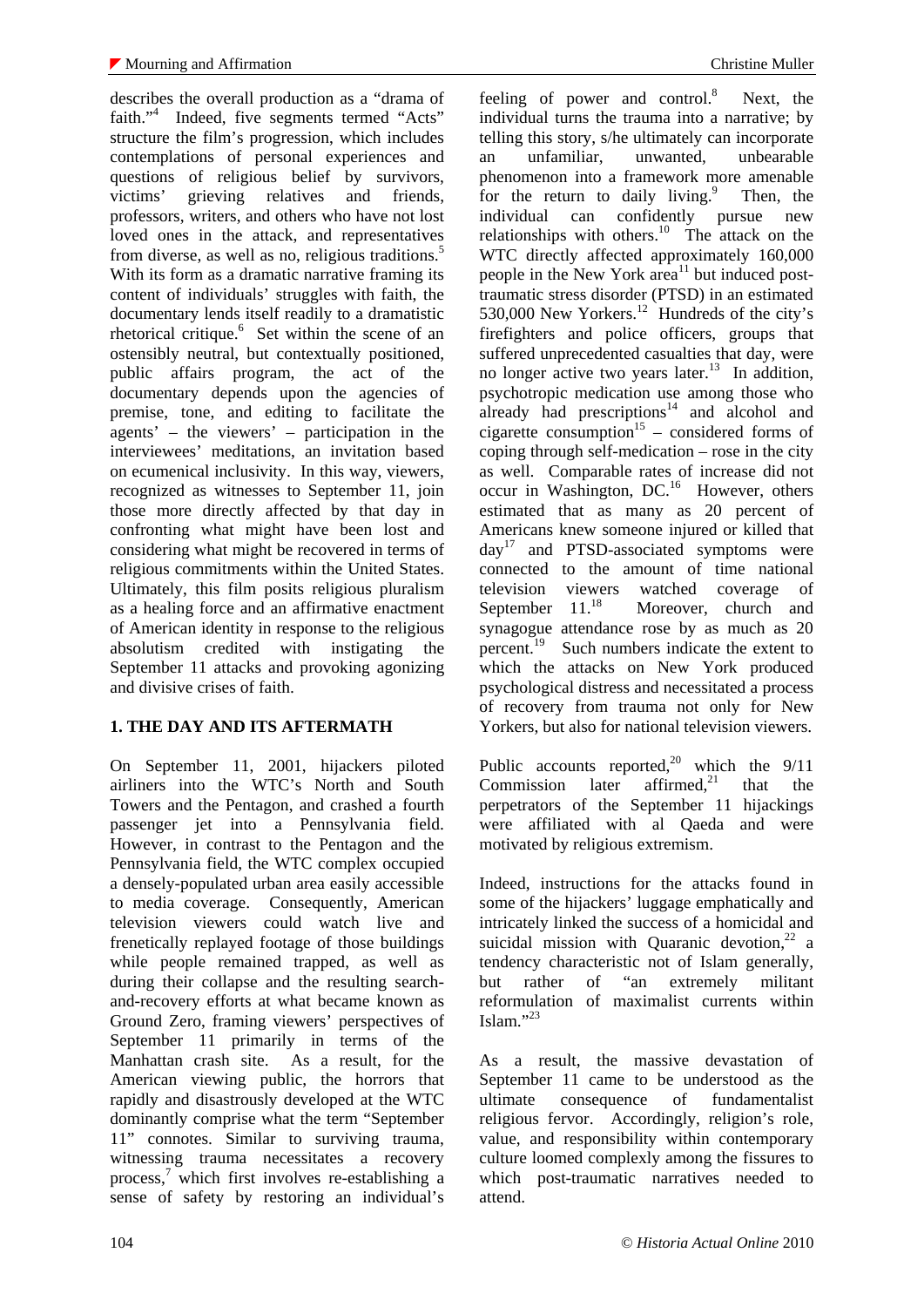## **2. RECUPERATION THROUGH RELIGIOUS PLURALISM: PBS AS THE DRAMATISTIC SCENE**

For Kenneth Burke, scene consists of "the background of the act, the situation in which it occurred."24 In effect, the WTC's televised images form the shared memory of September 11, serving as the site of the trauma's cultural production through which American viewers negotiate a sense of the event's meaning<sup>25</sup> and relation to national identity.<sup>26</sup> Accordingly, the television can serve as the medium through which a shared memory of recovery develops as well. As an alternative to the passive programming available through the major television networks, PBS began as an endeavor to educate viewers and thereby enhance their ability to participate in American civil society.<sup>27</sup> In this sense, PBS has a tradition of offering content that self-consciously motivates particular viewer responses; specifically, PBS programming has sought to provoke viewer responses constrained within, rather than liberated from, the parameters of dominant American cultural values and practices.<sup>28</sup> Such arguments characterize PBS as a scene for traumatic recovery constituted by partiality for the practice of consensus rather than dissension and the value of religious pluralism rather than extremism.<sup>29</sup>

For 22 years, PBS has considered *Frontline* its "flagship public affairs series."30 B. J. Bullert asserts, "*Frontline* programs are routinely reviewed in the nation's newspapers, and they often become part of public debate. These programs set the standard against which other PBS public affairs documentaries – including independently produced documentaries – are often measured."31 According to *Frontline*'s self-reported history, "By casting a national spotlight on complex and compelling issues, *Frontline* not only illuminates them, but also serves as a catalyst for change, extending a documentary's impact far beyond its initial<br>broadcast."<sup>32</sup> This statement underscores This statement underscores *Frontline*'s commitment to producing documentaries that engage and shape viewer deliberation and action on issues of national concern.

Who are these viewers? Based on research analyses, *Frontline* characterizes them as "social capitalists as PBS has defined them: Americans who are engaged in, contributing to, and participating in their communities. They are civic-minded and active in public affairs." They are likely "affluent and well-educated. They are more likely to hold executive or professional employment positions than the general population and the average public television viewer," and they tend to be younger (35- to 49 years-of-age) than PBS's typical audience and the typical audience for other, similar national<br>programs.<sup>33</sup> Essentially, PBS's Frontline Essentially, PBS's *Frontline* engages those with the initiative and the financial, educational, and professional resources and status to respond to public concerns through mainstream civic activism. In other words, *Frontline* viewers are able and likely to address social disruption or injustice, but they do so within existing structures of redress, rather than by challenging the structures that in fact sustain their own resources and status. This recuperative tendency suggests that *Frontline*'s exploration of religious belief in terms of September 11 would favor a progressive view of religious tolerance.<sup>34</sup> Such a view would link American identity with religious pluralism as a constructive response to and possible mode of traumatic recovery from the threat of religious extremism posed by the September 11 attacks.

#### **3. HOW TO TALK ABOUT RELIGION IN AMERICA: CHOICES FOR DRAMATISTIC AGENCY**

To produce a documentary on religion after September 11, *Frontline* approached New Yorker Helen Whitney. In her Producer's Notes, Whitney remarks that her home's proximity to Ground Zero rendered her particularly troubled by the attacks; in addition, she acknowledges that "Religious questions have preoccupied me at a deep level over the years," making the offer of this project appealing to her. However, she admits, "I was daunted by the enormity of the event, the babble of voices, the rawness of the emotion, and the magnitude of the pain and loss." She adds, "The contentiousness of the debate among intellectuals and policy-makers made me apprehensive as well." As she took time to consider the challenges inherent in her assignment, she found that "The political debate rose in intensity, but there seemed to be more heat than light in the arguments…The pieties of both the left and the right were being challenged. It seemed like a minefield to me."<sup>35</sup> For Whitney as the documentary's producer and in that sense the foremost shaper of rhetorical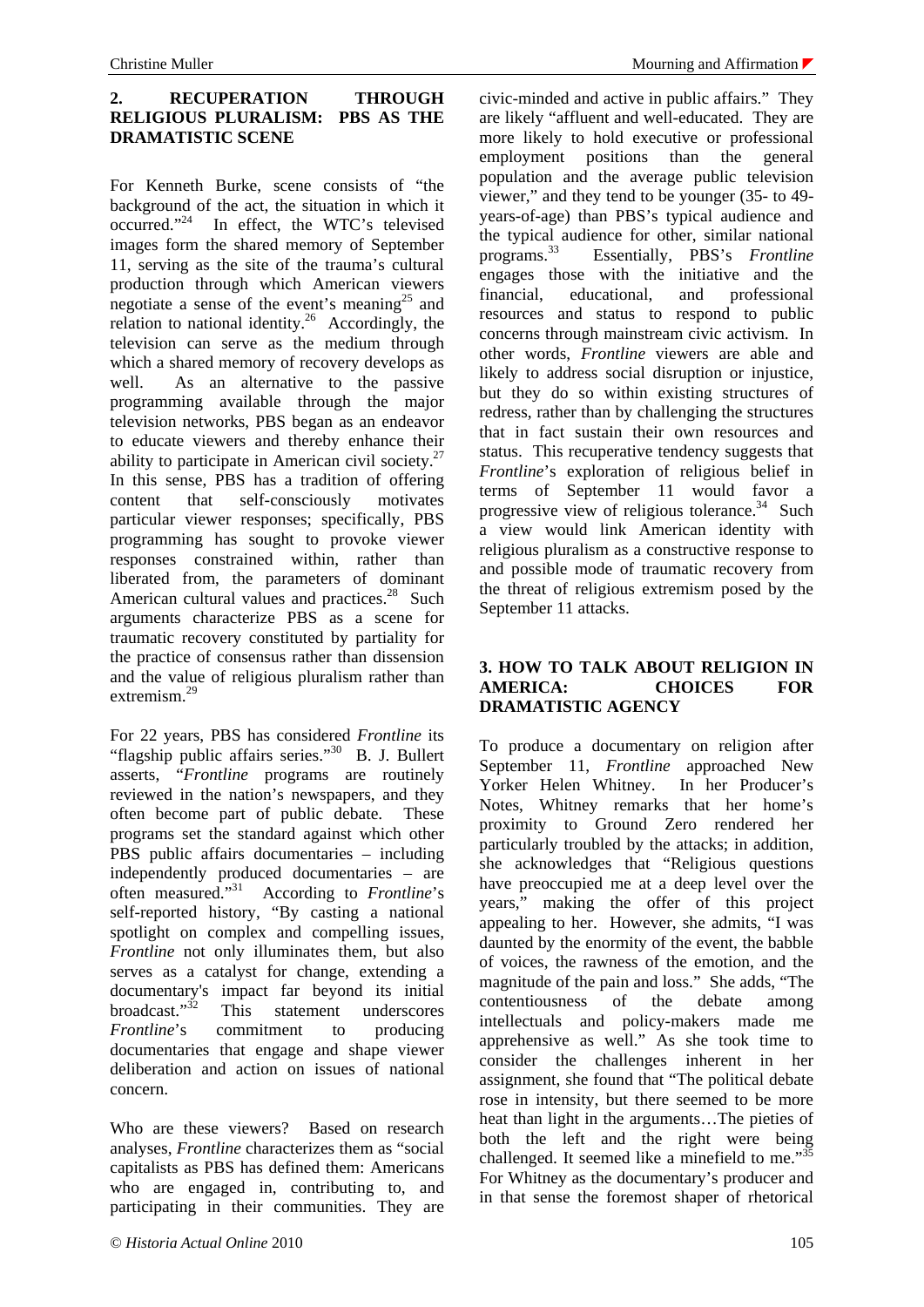choices, a principle obstacle consisted of how to negotiate in a meaningful way a subject – religion – which even in ordinary circumstances is charged by emotion, politics, and ideology. Who would speak, from what positions, and to what ends, under conditions fueling passion and turmoil?

Yet Whitney also perceived that circumstances seemed to call for such an endeavor. "I detected…a recognition that however important the language of politics and economics, it no longer sufficed. The debate – in the most unlikely secular places in New York – turned metaphysical as well."

She acknowledges choosing to focus her production on New York as the "epicenter of this tragedy," rendering the city for viewers a signifier of both the trauma of September 11 and of secular-based conversations on religion. Likewise, when she asserts, "I was struck by how insistently death seemed to be the text and the subtext of many of my conversations. Not only the deaths of the thousands trapped in the towers but one's own death," she points to another framework: the identification of witnesses with the victims of September 11 and the need of these witnesses for a process of posttraumatic recovery.<sup>36</sup> In this way, Whitney locates New York as both the origin of trauma and the context for working through that trauma for witnesses as well as victims.

Burke considers significant the rhetorical impact of drawing an audience onto an agent's terms. He avows, "You persuade a man only insofar as you can talk his language by…*identifying* your ways with his."<sup>37</sup> Similarly, he notes, "Longinus" refers to that kind of elation wherein the audience feels as though it were not merely receiving, but were itself creatively participating in the poet's or speaker's assertion. Could we not say that, in such cases, the audience is exalted by the assertion because it has the feel of collaborating in the assertion?" $38$  Burke contends that this identification of separate individuals with one another through rhetoric can unify them around shared goals, feelings, and ideas in a state he terms "consubstantiality."<sup>39</sup>

Indeed, Whitney premises "Faith and Doubt at Ground Zero" as a meditation on religious belief among members of a cohesive whole: documentary participants and viewers united as Americans. $^{40}$  In this way, Whitney positions the film as a rhetorical act that evokes viewers' engagement in an American community seeking traumatic recovery together.

#### **4. THE DRAMA OF FAITH AND DOUBT: VENTURING THROUGH ACTS OF SPIRITUAL INTERROGATION**

According to Burke, "It is a principle of drama that the nature of acts and agents should be consistent with the nature of the scene." $41$  The documentary "Faith and Doubt at Ground Zero" as the act functions in the context of PBS as the scene and viewers as the agents, fostering viewers' mourning over and recuperation from the trauma of September 11 through the enactment of an ecumenical American identity. The *Frontline* Web site introduces the film by locating the audience needs it will address: For many Americans, those images called more into question than just their own physical safety. For many people, the most difficult questions were not about politics, military strategy, or homeland security. They were questions about God, about evil, and about the potential for darkness within religion itself. And for many, those questions haven't gone away.

As the country prepares to commemorate the victims and heroes of September 11<sup>th</sup>, *Frontline* returns to Ground Zero, both literally and metaphorically, and explores these fundamental spiritual questions. What was it we saw on September  $11^{\text{th}}$ ?<sup>42</sup>

This introduction resonates with Judith Herman's description of trauma and the stages of post-traumatic recovery.43 *Frontline* characterizes the "images" of September 11 as threatening to audience members' "physical safety" as well as to other "difficult questions" for them that "haven't gone away." In other words, by watching the televised portrayal of September 11, viewers witnessed an event that overwhelmed their ordinary adaptive capacities – essentially, a traumatic event – and as a result have experienced symptoms that consist of unanswered questions – in effect, an inability to come to terms with what was witnessed. The documentary purports to address the question, "What was it we saw on September  $11^{\text{th}}$ ?" and thereby to render the event in some form intelligible – essentially, to enact Herman's second stage of recovery in which the traumatic story is recounted to subdue its overpowering effects and enable those it has affected to mourn and move forward. Again, the use of "we" in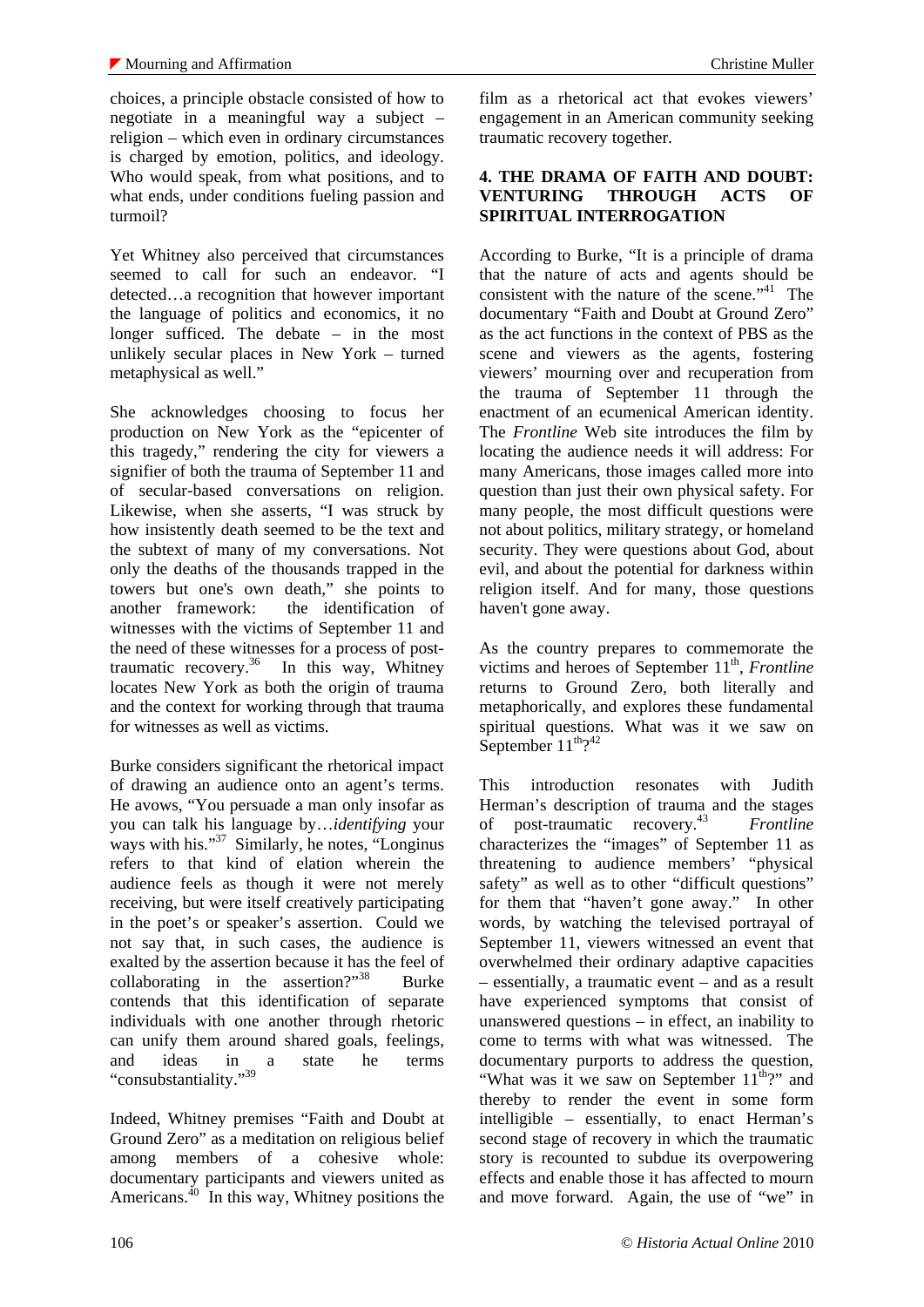this question unites the production with the viewer, forming a single entity (implicitly "Americans") in dialogue with the issues raised in the program. In this way, the Web site introduction invokes a consubstantiated audience's participation in the documentary's investigation of American spirituality, inviting them into the process of collective mourning and traumatic recovery through recuperation of a national community.

On the documentary's *Frontline* Web site, producer Helen Whitney outlines the structure of "Faith and Doubt at Ground Zero." She uses Act One to "suggest all of the major themes" while "recapitulat<sup>[ing]</sup> the major events of the first day in order to bring us back emotionally to that time and place. The act ends with witnesses remembering their helplessness and terror as they watched people jumping from the towers, and the drama of faith begins." In this way, she frames what follows from the perspective of witnesses to trauma, who can work through that trauma by engaging the discourse on "The Face of God," "The Face of Evil," and "The Face of Religion" as portrayed in Acts Two, Three, and Four, as well as the Epilogue's meditation on whether and how to form meaning from the horror of the day. $44$  By engaging in the spiritual interrogation manifested by the documentary, viewers participate in a difficult and profound attempt to make sense of the trauma of September 11 and incorporate that experience into a framework of understanding amenable for the return to ordinary life.

The recognition of viewers as witnesses recovering from trauma and the summons for them to participate in the act of the documentary occurs as early as the *Frontline* introduction preceding the actual documentary. Images of the WTC attacks accompany the announcer as he says, "And there are still so many questions." The footage is edited so television viewers see on the right of their screens the faces of on-site witnesses staring captivated at the towers; to the left, superimposed, viewers see the second plane approaching the South Tower – in this visual arrangement, it seems as if the plane is actually flying into those bystanders. In this way, witnesses are presented as incorporated in the experience of trauma and the necessity for recovery. Likewise, as the introduction continues, an unidentified female voice asks, "If there is a God, what is happening?" as viewers watch images of people running away from the debris cloud of a collapsing tower, with the

foreground focusing on a woman's face, eyes wide and mouth open in terror, as she looks back over her shoulder at what she is running from. Another unidentified male speaker asks, "How could God be in the horror of what I saw?" as viewers see a tower caving in from the top down, knowing there are people still inside. With a universality intimated by disembodied anonymity, these voices seem to speak for viewers as well as they pose questions about the existence of God in the presence of overwhelmingly painful and terrifying circumstances. This technique is used in the beginning of the documentary itself as well; unidentified voices exclaim, "It was hell on earth," "It's nothing to do with God," "This is what evil looks like," and, "If people can kill for God in this way, this is the best reason never to believe in God!"  $45$  forcing the viewer to receive and absorb the responses as abstract representations of generalizable thoughts and feelings, on which the viewer him/herself can reflect in the context of the Ground Zero visuals attending the audio elements.

As the documentary continues, the subdued, benevolent voice of the female narrator begins to speak: "Almost everyone has a moment when they feel lost in darkness, a loved one snatched away, disease, natural disaster, human cruelty. Almost everyone at some point asks the question, 'Why me? Why her? Why, God?'" However, as she explains, "What made September 11 different from other dark nights was that so many Americans came away from it asking these fundamental questions at the same time, not only those who witnessed the slaughter at Ground Zero but those who watched in horror at a distance." In effect, as the ominous introduction preceding her comments intimated, she asserts that an entire community – not just New Yorkers, but Americans elsewhere as well – have all been exposed to the same crisis, and thus have all the same need to confront the existential challenges it poses. From this need, the narrator advances a rationale for the broadcast, for "document[ing] this national conversation." As the video complements these words with imagery of the sun peaking through dark, smoky buildings, and vibrant rays pushing past Manhattan's skyline, the documentary proffers light to the viewers as something sublime penetrating through shadowy, earthly forms.46 Together, words and images communicate the multiple levels on which the documentary conversation will transpire: as a linear investigation of religion in the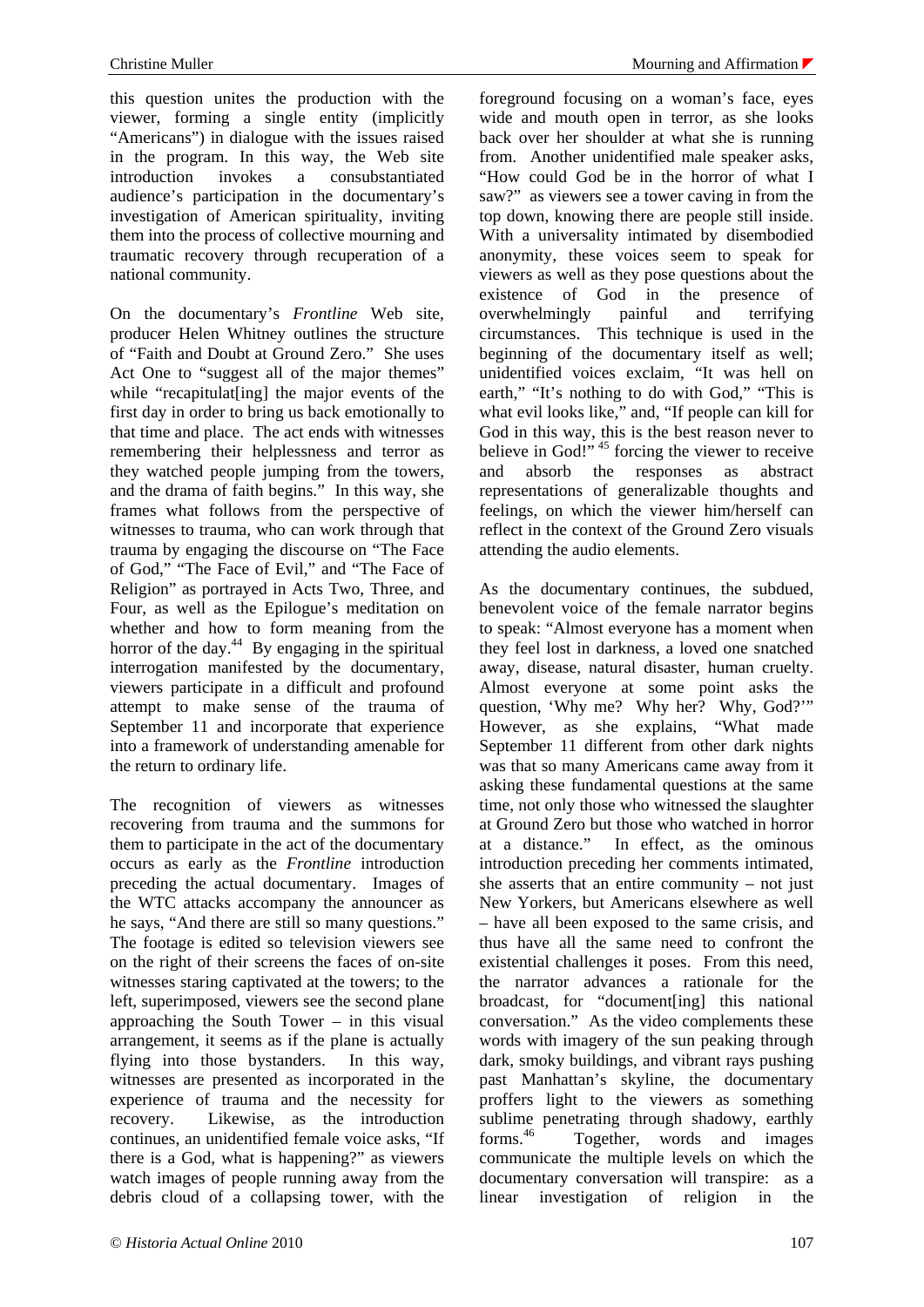contemporary world and as a more amorphous process for interviewees and viewers alike to work through their own spiritual introspection.

"Act One: September  $11^{th}$ " begins with images and comments that recall the sense many experienced that day of sudden unforeseen calamity tearing asunder the pace and expectations of ordinary life – that is, the experience of traumatic disruption. The personal accounts that follow in this section further elaborate the shock and horror of this disruption, contextualizing the trauma within the testimony of those most directly affected by it. With the exception of one couple who sit closely together, each individual speaks alone, facing the camera but directing his/her attention to the right, off-camera, never intimating that any interviewer is present or any questions have been asked.<sup>47</sup> Consequently, their words appear like unprompted admissions to the thoughts and feelings that their predicaments incite. This arrangement for speakers continues throughout the documentary, evidencing a consistent effort to produce a confessional atmosphere of internal reflection and personal struggle that invites viewers to commiserate and in turn, self-reflect.

The narrator singles out the "terror of those who jumped" for consideration as a particularly problematic phenomenon. While still and video images show people clustered at ledges and others falling through the air, Luca Babini, a photographer, admits, "I have actually visualized myself in that situation since that happened, and I can't even imagine how to do that!" 48 His subsequent comments evidence the challenge for witnesses of trying to understand how the particular circumstances of being trapped at the highest levels of the towers prompted a number of people to choose to die by jumping out of the building rather than by remaining inside, raising important questions: why jump? Was it an act merely of blind desperation? What else could they do? What does this moment say about the ultimate value of spiritual belief in confronting the brink between life and death? What would I do in the same situation? With the live coverage of the twin towers, the subsequent media repetitions of the coverage, and this documentary, the attack does not just affect those it physically harmed; the attack threatens all viewers who, from apprehending these plights, not only sympathize with the victims, but also recognize that those victims could just as easily have been themselves. By the end of "Act One," with the

figures of the jumping office workers emblematizing the horror of September 11, viewers grasp what is at stake for themselves when negotiating their own issues of faith and doubt.

To begin "Act Two: The Face of God," the narrator asks, "Where was God on September  $11<sup>th</sup>$ ? For some, he was among the missing. For others, he was right there at Ground Zero." Retired police officer Kim Coleman, who lost her daughter, and teacher Showkatara Sharif Chowdhury, who lost both her daughter and her son-in-law, exhibit inclinations toward acceptance. For these individuals of diverse religious traditions, faith offers comfort, or at least an explanation for why someone they love has died tragically. Yet others have been able to find neither comfort nor explanations. Marian Fontana, a writer who lost her firefighter husband, remembers a particular moment when she realized she no longer could comprehend the possibility of a God who can both create beauty and allow horror. She speaks haltingly and heavily of how "I felt that my faith was so weakened by the  $11<sup>th</sup>$ . And so I felt like God was just not present in me the way it had been." Her difficulty in actually speaking these words indicates the sorrow her diminished faith, essentially an additional lost relationship, causes her, suggesting that losing faith has compounded her suffering. Similarly, Tim Lynston, a security guard, plainly says, "Right now, God's not giving me that comfort." He remembers going to the beach to "let loose at God…I cursed him. I damned him." Filled with rage, Lynston is unable to consider faith a resource.<sup>49</sup> For the bereaved, the struggle for spiritual understanding figures critically for how they contend with their losses. Indeed, viewers might feel an intensified sense of compassion – or judgment – while observing the heightened anguish evoked by those who found their beliefs undermined by September 11.

However, the narrator adds, "For many people who did not lose loved ones, the questions were also urgent and personal. Something about September 11 powerfully changed their beliefs." According to Kanan Mikaya, a professor of Middle Eastern Studies, "September  $11<sup>th</sup>$  is harder for an atheist like myself than for a believer because it shook my belief in the one last foundation of everything, in the human race…And then that does leave you very, very isolated, not knowing where to turn. You can't hope anymore the same way."<sup>50</sup> However, "Act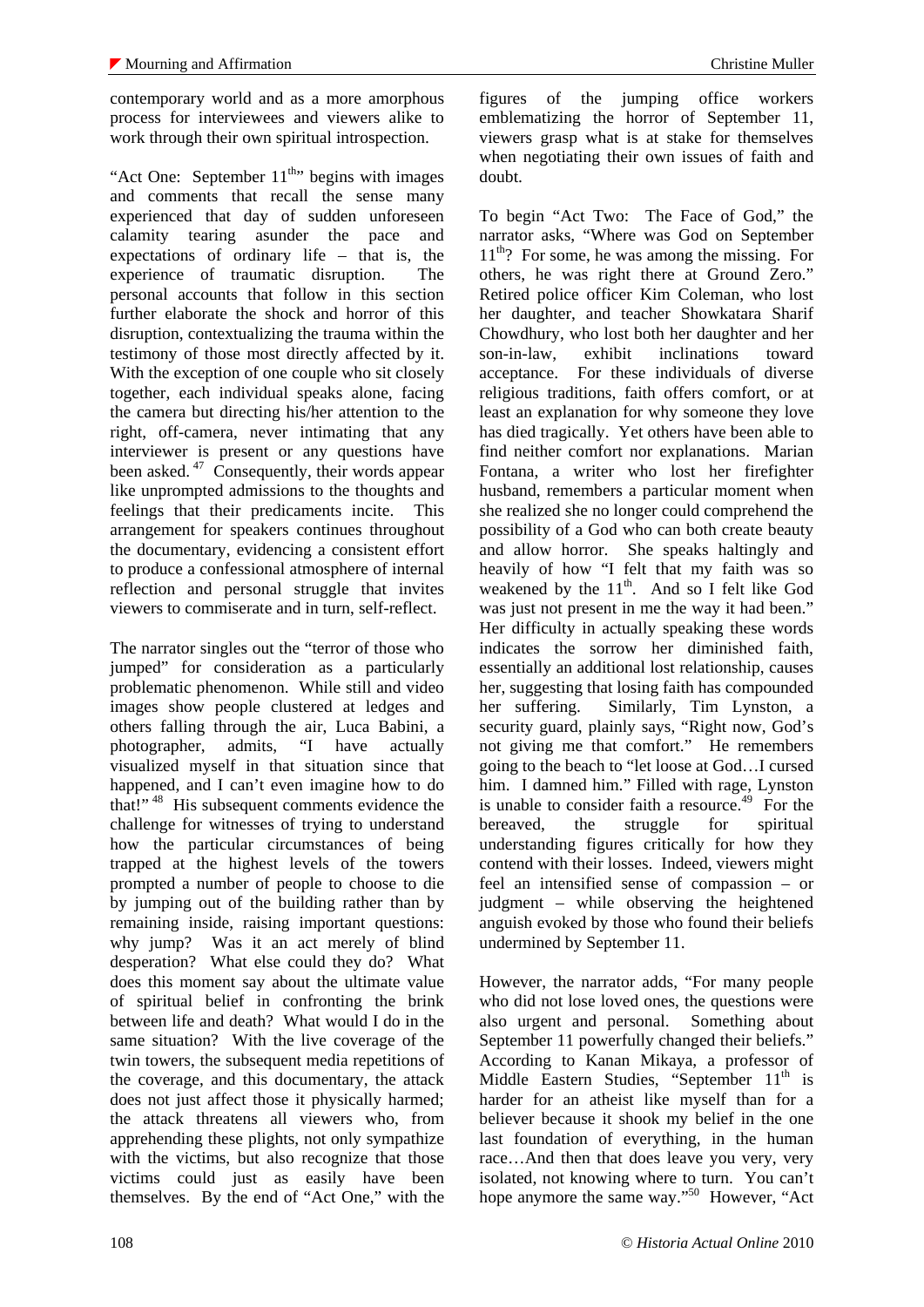Two" concludes with Rabbi Irwin Kula, a conservative rabbi, who found that September 11 in a sense confirmed his beliefs; that the acts of firefighters self-sacrificing to save the lives of strangers enacted an underlying spiritual connectedness among all living beings. In honor of this principle, Rabbi Kula has formulated his own prayer from the last moments of those who died that day, a litany of voice mail- and answering machine-recorded good-byes from the dying to the loved ones they would leave behind. The last image in "Act Two" shows the back of Rabbi Kula as he faces the window of a spare apartment and chants his prayer, "Honey, something terrible is happening. I don't think I'm going to make it. I love you. Take care of the children." When he finishes, the camera lingers on his image in silence. $51$ The lasting impression is complex: his final words are horrifying, yet transformed into a sacred text, they also seem to transcend the horror from which they came. Should they? Is there a spiritual component to the material conditions of human life, pain, loss, fear, and death, through which these horrors can be redeemed? Or is he wrong to presume so and therefore guilty of exploiting this language of devastation? The documentary – specifically, its narrator – never raises these particular questions and so never comments either way. However, the silence that follows his final chant gives viewers time to consider for themselves the impact and implications of his choice to ritualize agonized good-byes among loved ones – indeed the impact and implications of September 11 for belief in any natural or supernatural positive force.

In "Act Three: The Face of Evil," the narrator asks, "What is it we talk about when we talk about evil?" and commences an alternation of viewpoints that function almost like a debate. Fr. George Rutler, a Catholic priest, describes a personified evil by noting that Jesus "spoke very vividly and intimately of evil, of Satan. He doesn't talk in abstract terms about evil. He addresses evil as a person." Margot Adler, a correspondent for National Public Radio (NPR), speculates that evil functions through "an estrangement from your connection that these other human beings, the ones that are jumping out the window to the bottom, are just like you."52 However, author Ian McEwan states with certainty, "I don't really believe in evil at all…I think there are only people behaving, and sometimes behaving monstrously." Yet almost as a counterpoint, Kanan Makiya then asserts

not only that evil exists, but also that the term evil categorizes motivations that politics and psychology alone cannot fully explain. Once acknowledged, Mikaya argues, the word "evil" can function productively to compel action against itself. Dasha Rittenberg, a Holocaust survivor, affirms with the authority of experience, "I can only describe evil by giving you what I remember…what I, my own eyes and ears heard and saw evil [sic]." Footage of concentration camps accompanies her recollections of the evils of the Holocaust, gesturing toward a historical event that 60 years later continues to elude full comprehension in terms purely of ordinary behavioral and political explanations.<sup>53</sup> As these and other successive opinions regarding the notion of evil progress, elements of different speakers' reflections recur in others' accounts to encounter either support or contradiction without any authoritative resolution from the narrator. In this way, the documentary provides varying perspectives that invite viewers to decide for themselves.

"Act Four: The Face of Religion" explores the potential for religion to accomplish both good and harm.<sup>54</sup> Unsettled by the "whole different" order of absolutism" exhibited by the September 11 hijackers, former Museum of Modern Art (MoMA) curator Kirk Varnedoe posits art as "a substitute religion." He explains, "I came to think that art is exactly not what religion is, that it's not about absolutes and it has to do with the condition of being human, which is not ever to be able to deal with absolutes, that we deal in a world of doubts, a world of uncertainties, a world of ironies." Yet, as the narrator notes, "there is another face of religion that celebrates mystery and offers solace. In this time of questioning, that power of religion endures." For attorney Terry McGovern, who once considered herself estranged from the Catholic Church in which she was raised, this function was important. After unexpectedly finding her mother's memorial service comforting, she reevaluated her spiritual disillusionment. As she finishes speaking, video of the September 14, 2001 national memorial service at the National Cathedral in Washington, DC features opera singer Denyce Graves performing the "Our Father" hymn. The song lingers, with Graves singing, "thy kingdom come/thy will be done/on Earth/as it is in Heaven" as the last video images show the cathedral full of mourners from the perspective of a back balcony looking forward to the altar.<sup>55</sup> As the conclusion of "Act Four," this segment contributes a ritualized tone, set in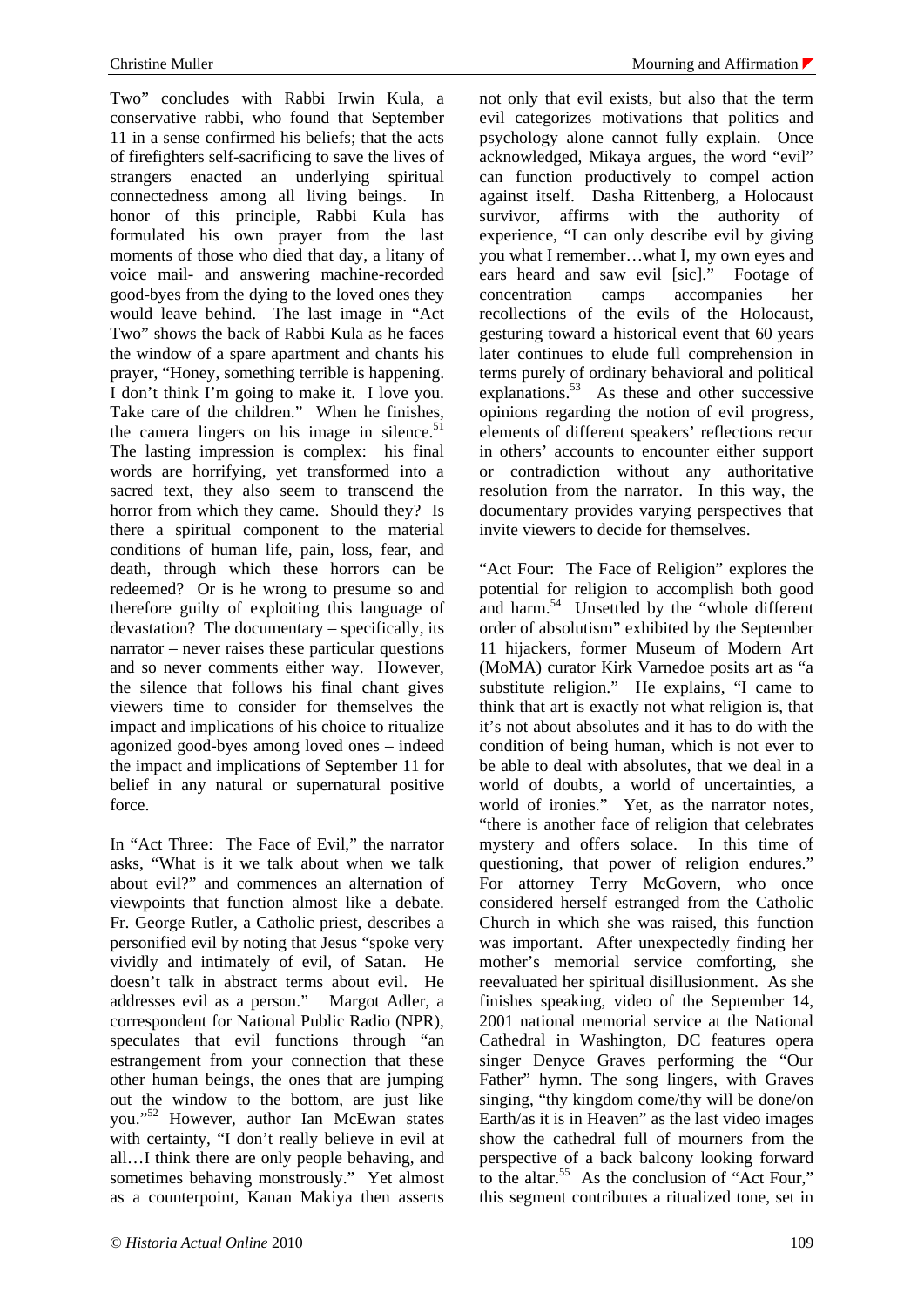a space of worship with sacred lyrics supplicating for grace from a higher power, evoking the fundamental need for comfort that religion addresses, in spite of its shortcomings. Without hearing further commentary from the narrator or other speakers, viewers are left to contemplate this dynamic as if they themselves occupy the visualized church interior.

"Act Five: Ground Zero" takes the viewer back to the root cause for so much anguished introspection by returning discussion to the site of the initial trauma, which has now metamorphosed from the catastrophic spectacle of September 11 to a more grimly subdued space of toil and mourning. Joel Meyerowitz, a photographer, calls it "hallowed ground," a location to which recovery workers return daily simply to honor the dead by excavating whatever remains they can find to bring home to the bereaved. The video that accompanies his account depicts workers carrying flag-draped stretchers of incomplete human remains, who pause with helmets removed to pay respects to the dead they have found and must send to grieving families. Later, Helen Tworkov the Buddhist editor of *Tricycle* magazine, also recalls that "there was something very compelling about being in that space, and it had to do with the way people were relating to each other. There was so much kindness and so much tenderness." The video that accompanies her words includes still photos of rescue and recovery workers hugging that seem to evidence the compassion to which she refers.<sup>56</sup> In the moments thus presented through Meyerowitz's and Tworkov's words and the documentary's imagery, viewers themselves perceive a transformation from the WTC site manifested at the beginning of the film: the loud, sudden, and rapidly-developing horror has now become the quiet focus of slow and agonizing work, an aftermath that mirrors the spiritual and emotional aftermath traced in this film. Tracing this narrative progression, viewers can trace their own progression from witnessing trauma, to confronting the spiritual implications of that trauma, to incorporating those implications within their now-changed sense of daily life.

In what it terms the "Epilogue," the documentary concludes by returning for meditation to the figures of two jumpers who were seen holding hands. To conjure the mood for meditation, the ethereal image of the twin beams of light becomes the focus of the video, while unidentified voices – although mostly

recognizable from contributions to previous film segments – offer their interpretations of the jumpers' behavior. Although reactions range from horror to a kind of hope, the final words on the subject and the documentary itself challenge the viewers to form their own interpretations, asserting, "It is, finally, our choice."<sup> $57^{\degree}$ </sup> Thus, the "Epilogue" functions both to salvage some intelligibility from the initially overwhelming terror – which marks the post-traumatic recovery stage of mourning – and to summon, with the word "our," a recuperated sense of self as participating in the collective action of viewers and film to (re)construct a pluralist American identity.

## **5. ENACTING A PLURALIST RESPONSE TO RELIGIOUS EXTREMISM**

Informed by his study of world religions, Joseph Campbell acknowledges within all human beings and within all religions the potential to cause harm. Consequently, he cautions that while a "realization of the inevitable guilt of life may so sicken the heart that…one may refuse to go on with it," a converse danger exists wherein "one may invent a false, finally unjustified, image of oneself…not guilty as others are, but justified in one's inevitable sinning because one represents the good."58 This caution resonates with the tenor of "Faith and Doubt at Ground Zero," in which destructive tendencies are located within different religious traditions and religious pluralism is enacted as the constructive alternative to fundamentalism. Whitney's selection of interviewees, from theologians who typically would be considered experts on religion, to artists and grieving family members, cultivates a sense of egalitarian respect for all voices commenting on the theme of spiritual struggle. Moreover, the inclusion of Muslim, Jewish, Christian, Buddhist, atheist, and agnostic perspectives in a discussion of spiritual experience in the United States contributes to the tone of religious tolerance.<sup>59</sup> Yet also contributing to this tone is the absence of less tolerant views. No one interviewed criticizes how others practice, or fail to practice, a faith, with the exception of a Lutheran minister. Reverend David Benke, $60$  who reacts to those within his own religion who take action against him for participating in an interfaith September 11 memorial service at Yankee Stadium.<sup>61</sup> He recalls, "When I shared the podium with representatives of all the major faiths and prayed, that prayer became the center of a major controversy. The very next day, I began to get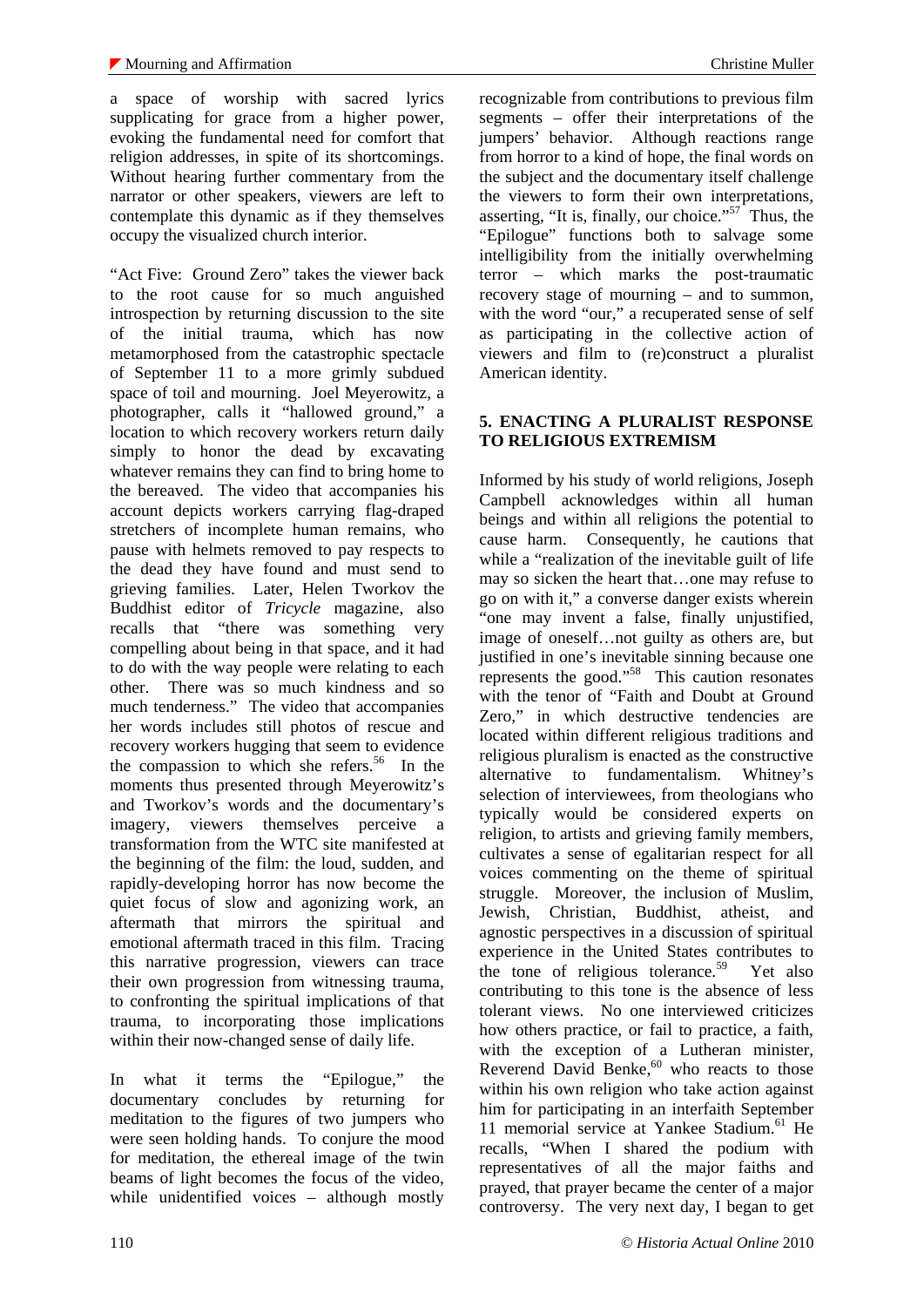messages filled with hate…from within my tradition," which ultimately led to charges of heresy for insinuating, with this ecumenical gesture, that other religions share with Lutheranism equal claims to credibility. His outrage at their intolerance of his inclusive gesture receives no counterpoint, allowing his account's criticism of absolutism to stand unchallenged, and therefore presumably supported, by the film.<sup>62</sup>

In fact, multiple interviewees attribute to religious fundamentalism, or the assertion of one's faith as absolute, the impulse that motivated the hijackers to act. The narrator introduces "Act Four: The Face of Religion" with the observation, "Throughout time, religion has been a source of grace and consolation, and also of violence and divisiveness," framing the subsequent interviews as interrogations of religion's capacity for harm. Orthodox Rabbi Brad Hirschfield asserts, "It's amazing how good religion is at mobilizing people to do awful, murderous things. There is this dark side to it, and anyone who loves religious experience, including me, better begin to own there is a serious shadow side to this thing." Likewise, Monsignor Lorenzo Albacete, a Catholic priest who immediately recognized religion as the motivation for the September 11 attacks, says, "I knew that that force could take you to do great things, but I knew that there was no greater and no more destructive force on the surface of this earth than the religious passion." Later, Khaled El-Fadl, a professor of Islamic law, speaks earnestly: I am fighting for the soul and identity of Islam itself. I did speak out, but did I do enough? Did I do enough to prevent this? I really don't think that you can be – you can hold your head high and have a sense of dignity about yourself if you can't clearly confront the fact that this remarkable amount of ugliness was committed in the name of the faith that you believe in… What I think is the most dangerous is –there are few that are as arrogant or selfrighteous as bin Laden within the Muslim world. But the most dangerous is a type of thinking that would allow a person to think they speak authoritatively and decisively for God. And that type of thinking is more widespread in contemporary Islam than bin Laden. $63$ 

Each of these men of different faiths contend that religion can function so powerfully, it can absorb individuals within a spiritual experience that in fact inures them to the humanity of others outside that experience, forming the conditions

that make brutality against those others possible. By featuring these critiques of religion from those who remain most committed to their faiths, in effect positioning these accounts as reluctant testimony, the film presents a forceful argument against the religious absolutism that makes destruction such as September 11 possible.

## **6. VIEWER RESPONSES TO "FAITH AND DOUBT AT GROUND ZERO"**

Reviewing viewer responses to the documentary provides one way of assessing the extent to which this argument succeeds. On the documentary's *Frontline* Web site, a link explicitly invites viewers to "Join the Discussion," which leads to two other links: "Reactions to the Film" and "Share Your Stories." On each of these pages, the same disclaimer prefaces responses, We have received an unusually large number of letters in response to "Faith and Doubt at Ground Zero," and we anticipate many more as the film continues to air nationally on PBS. As always, we welcome and appreciate your feedback, yet because of the large volume, we hope our viewers will understand that we can only post a fraction of the letters received, striving to represent the range of responses to the film.<sup>64</sup>

Although a "Join the Discussion" link appears on other *Frontline* program Web sites, this disclaimer does not, $65^{\circ}$  suggesting that, as stated, "Faith and Doubt at Ground Zero" did in fact prompt an exceptionally substantial viewer response. The "Reactions to the Film" link features five Web pages of replies to the question, "What did you think of 'Faith and Doubt at Ground Zero'? Share your reactions to the film and its treatment of the central themes of God, evil, and religion." These responses, from men and women who self-identify as practicing varying, or no, faiths from throughout the United States and Canada, differ widely in tone and content. However, certain themes do emerge. Among the critical postings, a slight majority find fault with the film for what they perceive as its selectively liberal stance, as indicated by the comments of "Joshua Corey, Brooklyn, NY": How appalling that not once in a 2 hour film was there a depiction of a synagogue in the inside, an Orthodox Rabbi who enjoyed a much larger range of acceptance for expressing genuinely/authentically Torah observant positions other than the pony-tailed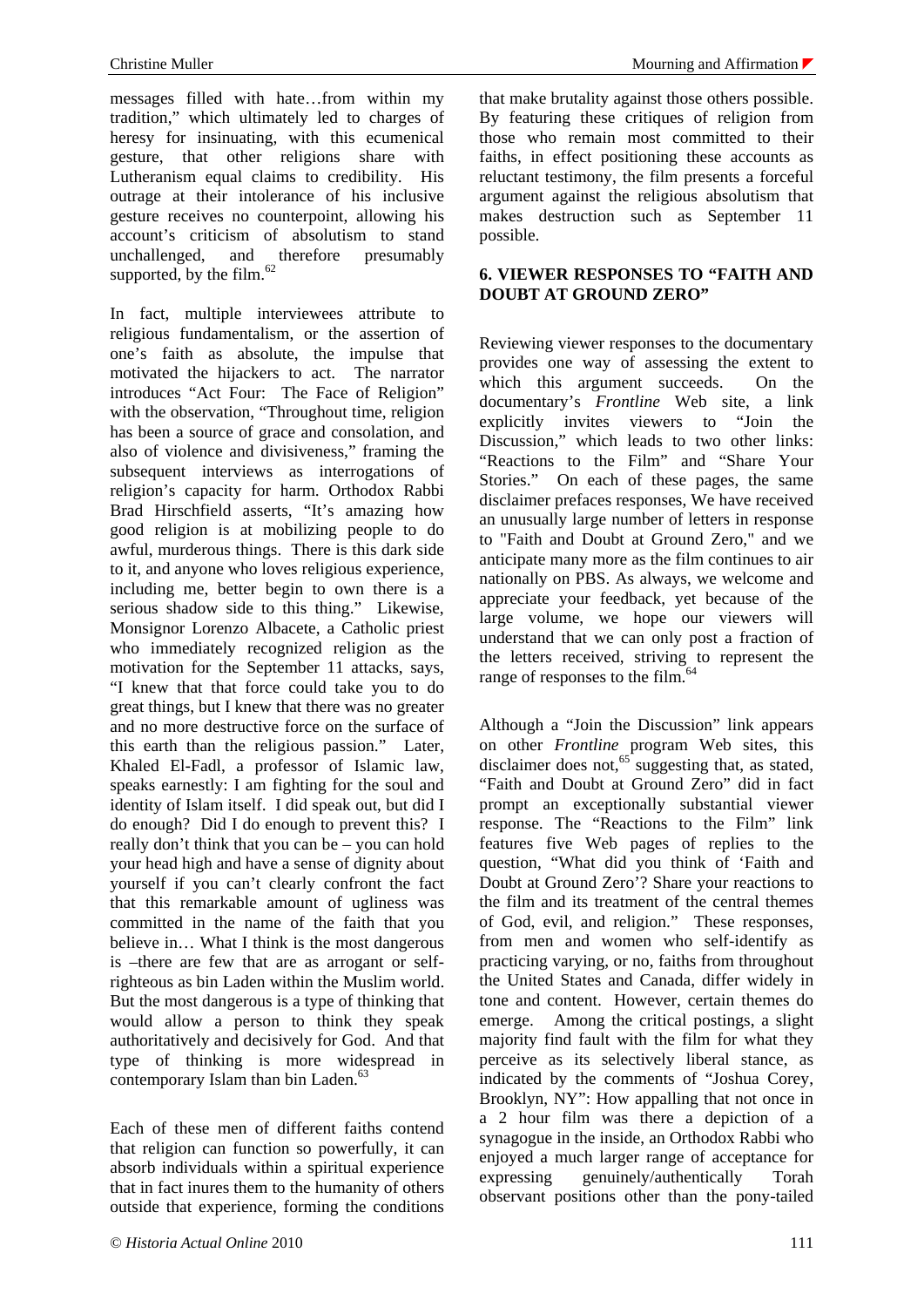Tikkun, leftist extremist Rabbi "Brad" Hirschfield or the Rabbinical student Josh Simon or the Conservative Rabbi Irwin Kula. Come on folks, it's high time to show a real Jewish expression to your audience, not a leftwing politically correct version; take Rabbis Meir Fund, Avi Shafran, Jonathan Rosenblum, Berel Wein, Dr. Abraham Twerski, to name a few.

Likewise, "Wanda Stone, Baxley, Georgia," writes, I was disappointed that more Christians weren't interviewed that had a deep relationship with Jesus Christ. Being a Christian myself, I know that when you have a sincere and deep relationship with the Lord Jesus as well as a deep understanding of the Word of God, then when crisis like 9-11 arise, they are not as devastating because you know that God is and has always been faithful and that this world is just a place that we're passing through. Heaven is our real home. It is never easy to lose loved ones, but if you have put the Lord first in your life, then when hard times come, you will hold on to Him and He will see you through. Jesus himself said in the Word of God, that we would always have tribulation in this world. The Bible is full of terribly hard times that the nations of Israel has gone through, but God has a purpose and a plan for each and every life on earth, if they will only seek Him and salvation through His son. This country has been blessed because it was founded on biblical principals. Unfortunately, the gospel has been watered down and many Christians have allowed the enemy of their souls to draw them away from the author and finisher of their faith. Job in the Old Testament underwent a huge test of his faith, but He remained faithful to the Lord and the Lord restored to him everything and more that had been taken from him.

However, the majority trend celebrates the production as an opportunity for national reflection and discussion, as indicated by the comments of "John G, Burdett, NY": I can agree as well as disagree with many of the statements made here by your respondents. But agreement or disagreement is not the issue in the critical search for understanding, compassion, inclusivity [sic], and progress toward building a more just and peaceful world. Listening to one another, withholding judgment, feeling one another's pain, transcending our ego and our faith or no-faith position, working toward solutions cooperatively, and expending one's self in caring for others are so much more useful in the attainment of the kind of wisdom we need in the face of life's difficulties and challenges and yes, tragedies.

This reaction expresses a value of tolerant community over dogmatic consensus on issues of faith. Similar responses share this ecumenical perspective and credit PBS and *Frontline* for providing the opportunity for collective meditation and mourning. In some instances, responses within this trend fault religious fervor – such as the action against Lutheran minister Reverend Bencke – for creating at least discord and at most events like September 11.<sup>66</sup> Although responses did not uniformly express these sentiments, as evidenced by the critical postings, the majority presented on this section of the Web site did signal a general view of the film as a medium for recuperating a sense of American community through common grief and religious tolerance. Indeed, even those of the criticisms that faulted the documentary for its liberal bias in that way evidence its endeavor to foster the liberal value of religious pluralism as American identity.

## **CONCLUSION**

As Josh Simon, a rabbinical student, begins to speak about how his faith used to connect with patriotic themes, a formal, operatic female voice sings "America the Beautiful" and video shows images filled with American flags at large-scale memorial services: I cling to a very noble image of God, a majestic God. Our anthems are basically hymns to this majestic God who blesses America with everything. But September  $11<sup>th</sup>$  killed that God for me because there was no way to have a majestic God, a God who controlled everything. There was no way to have a God who understood reward and punishment, fair or unfair, who felt that America should be blessed above all other nations because we were good people. There was a God on September  $11<sup>th</sup>$  who didn't even mind that God's own name could be used as the final prayer of a suicide hijacker as he plowed into a building. We needed, and I know I needed, to have another God to turn to at that moment, or there was going to be no  $God.<sup>67</sup>$ 

Juxtaposing the imagery of people turning to patriotic symbols with Simon's narrative of no longer finding them spiritually meaningful allows the documentary to illustrate that there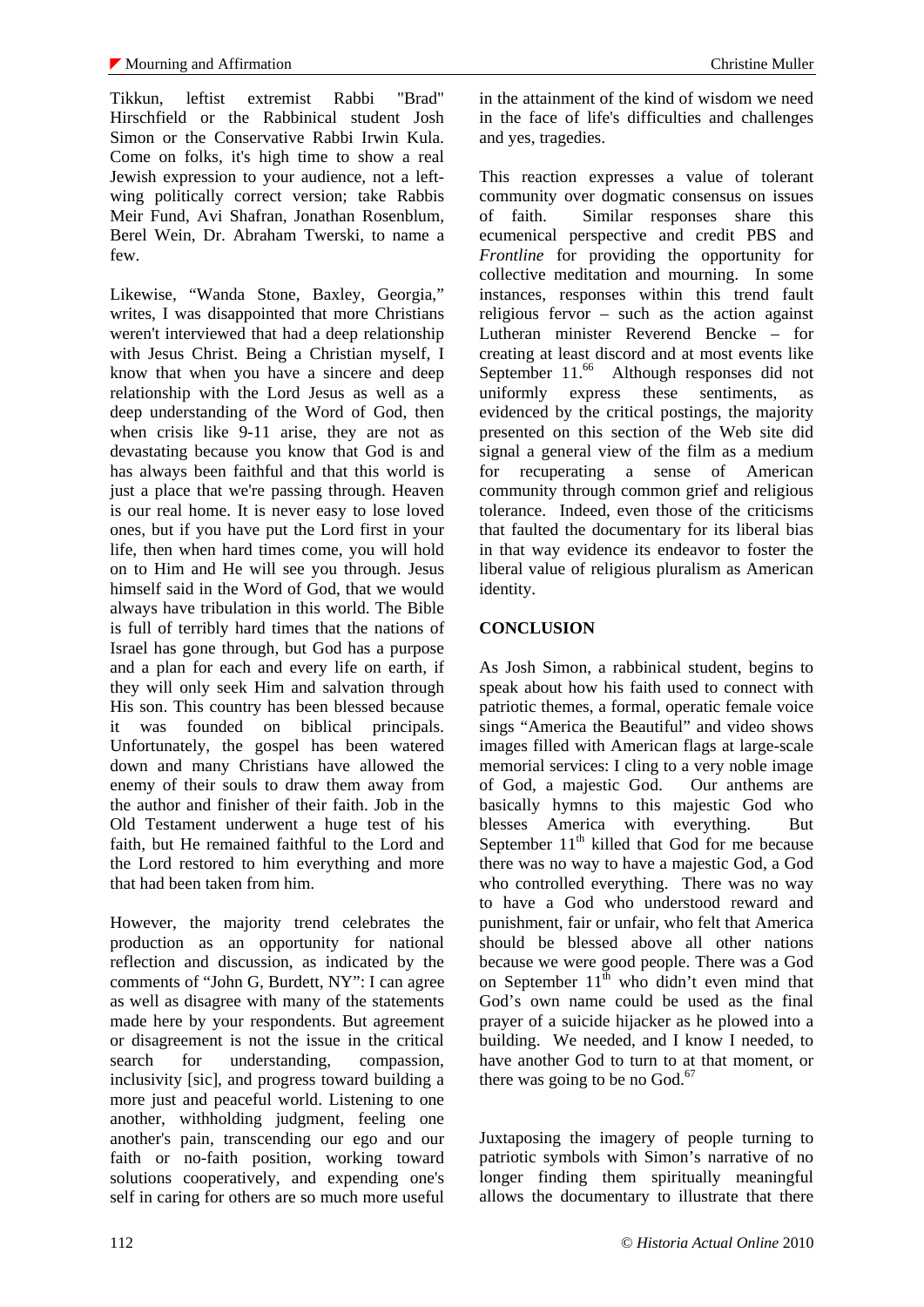are no easy, absolute answers that suit everyone, and there is space for viewers to locate themselves within this range of responses. Nevertheless, the question Simon articulates is fundamental: what kind of God can there be in the context of September 11, and how does that God relate to those who consider themselves American?

"Faith and Doubt at Ground Zero" seeks to generate a national discourse on religion that ostensibly arrives at no conclusions and provides no definitive answers. On these terms, characterized by a meditative tone that invites viewers' self-reflection and mourning and structured as a dramatic struggle for meaning, the program provides a context for viewers' personal recovery from the trauma they have witnessed. Yet the program also addresses the need for a collective recuperation from this collectively-witnessed trauma. Accordingly, the film in fact advances a particular view of how religion fits within American culture. Within the critical framework of Kenneth Burke's dramatism, this film functions rhetorically as a process for viewers to move through the treacherous field of post-traumatic spiritual interrogation toward re-engagement with an American identity of religious pluralism, a response to  $-$  a rejection of  $-$  the absolutism motivating the September 11 attacks.

#### **NOTES**

<sup>1</sup> Where Were You on 911. 2002. Web. 25 Nov. 2009. <http://www.wherewereyouon911.

com/main.asp>; Where Were You...September 11<sup>th</sup> Two Thousand One. 15 Sept. 2001-Sept. 15, 2002. Web. 25 Nov. 2009. <http://www.wherewereyou.org/>; Where Were You on 9/11?. 2006. Web. 25 Nov. 2009. <http://wherewereyou911.net/>.

 $2$  Dunlap, David W. "Sept. 11 Death Toll Rises by One, to 2,752." *New York Times*. 16 Jan.

2009. Web. 25 Nov. 2009. <http://cityroom.blogs.nytimes.com/2009/01/16/sept-11-death-toll-rises-by-one-to-2752/>.

3 Junod, Tom. "The Falling Man." *Esquire*, Sept. 2003, 177-199. Print.

4 Faith and Doubt at Ground Zero. 3 Sept. 2002. Web. WGBH Educational Foundation. 26 Oct. 2005.

<http://www.pbs.org/wgbh/pages/frontline/shows/fait  $h$ 

5 Helen Whitney Productions and *Frontline*, prod. *Faith and Doubt at Ground Zero*. PBS Home Video, 2002. Video.

6 Burke, Kenneth. *A Grammar of Motives*. 1945. Cleveland: The World Publishing

Company, 1962. xvii. Print.

7 Herman, Judith. *Trauma and Recovery: The Aftermath of Violence – from Domestic Abuse To Political Terror*. 1992. New York: Basic Books, 1997. 2. Print.

8 Ibid, 159.

<sup>9</sup> Ibid, 175-195.

<sup>10</sup> Ibid, 196-236.

11 Rosack, Jim. "Post-9/11 'Symptoms' Don't Add Up to Disorders." *Psychiatric News*. 37.21 (Nov. 1, 2002). Web. 25 Nov. 2009. <http://pn.psychiatryonline.org>.

<sup>12</sup> Rosack, Jim. "Psychiatric Symptoms Tied to 9/11 Resolving, But Long-Term Impact Still

Unclear." *Psychiatric News*. 37.17 (Sept. 6, 2002). Web. 25 Nov. 2009. <http://pn.psychiatryonline.org>.

<sup>13</sup> Lipton, Eric, and Mike McIntire. "Two Years Later: Jobs, Tourists and Nail-Biters: Taking the City's Pulse after 9/11." *New YorkTimes*. 11 Sept. 2003, late ed.: A21+ Web. 13 Dec. 2005.

14 Rosack, Jim. "9/11 Didn't Produce Jump in Psychoactive Drug Use." *Psychiatric News*. 39.17 (Sept. 3, 2004). Web. 25 Nov. 2009. <http://pn.psychiatryonline.org>.

<sup>15</sup> Templeton, Tom, and Tom Lumley. "9/11 in Numbers." *Guardian Unlimited*. 18 Aug. 2002. The Observer. Web. 14 Dec. 2005.<http://observer.guardian.co.uk/waronterrorism /

story/0,1373,776451,00.html>.

<sup>16</sup> Rosack, Jim. "Psychiatric Symptoms Tied to 9/11 Resolving, But Long-Term Impact Still

Unclear." *Psychiatric News*. 37.17 (Sept. 6, 2002). Web. 25 Nov. 2009. <http://pn.psychiatryonline.org>.

17 "9/11 by the Numbers." *New York: nymag.com*. 2005. New York Metro, Llc. Web. 14 Dec. 2005. <http://www.newyorkmetro.com/news/articles/wtc/1 year/numbers.htm>.

<sup>18</sup>Rosack, Jim. "Psychiatric Symptoms Tied to 9/11 Resolving, But Long-Term Impact Still

Unclear." *Psychiatric News*. 37.17 (Sept. 6, 2002). Web. 25 Nov. 2009. <http://pn.psychiatryonline.org>. Researchers were careful to distinguish qualitatively between the disorder of PTSD, prevalent among those with more direct experiences of trauma, and normal reactions to a crisis, evident among those more distant from the traumatic event (Rosack, Jim. "Post-9/11 'Symptoms' Don't Add Up to Disorders." *Psychiatric News*. 37.21 (Nov. 1, 2002). Web. 25 Nov. 2009. <http://pn.psychiatryonline.org>).

<sup>19</sup> Templeton, Tom, and Tom Lumley. "9/11 in Numbers." *Guardian Unlimited*. 18 Aug. 2002. The Observer. Web. 14 Dec. 2005.<http://observer.guardian.co.uk/waronterrorism /

story/0,1373,776451,00.html>.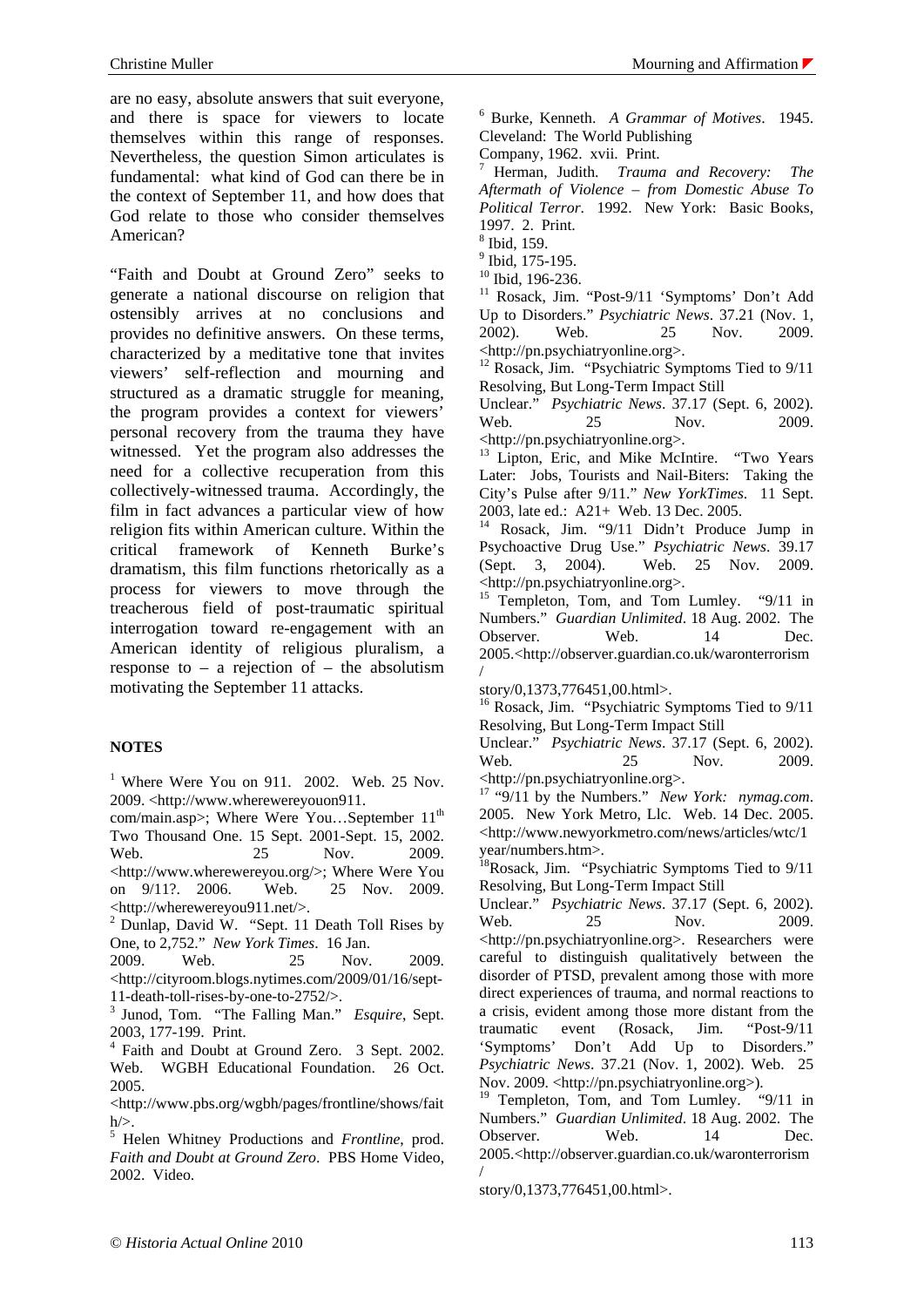<sup>20</sup> Grunwald, Michael. "Terrorist Hijack 4 Airliners, Destroy World Trade Center, Hit Pentagon; Hundreds Dead; Bush Promises Retribution; Military Put on Highest Alert." *Washington Post*. 12 Sept. 2001. p. A01. Web. 25 Nov. 2009.

21 National Commission on Terrorist Attacks Upon the United States. *The 9/11 Commission*

*Report: Final Report of the National Commission on Terrorist Attacks Upon the United* 

*States*. New York: W. W. Norton and Company, 2004. 49-52. Print.

22 Lincoln, Bruce. *Holy Terrors: Thinking about Religion after September 11*. Chicago: The University of Chicago Press, 2003. 8-18. Print. 23 Ibid, 16.

24 Burke, Kenneth. *A Grammar of Motives*. 1945. Cleveland: The World Publishing

Company, 1962. xvii. Print.

25 Sturken, Marita. *Tangled Memories: The Vietnam War, the AIDS Epidemic, and the Politics of Remembering*. Berkeley, CA: University of California Press, 1997. 8-10, 257. Print.

 $^{26}$  Ibid, 13, 24.

Ouellette, Laurie. "TV Viewing as Good Citizenship? Political Rationality, Enlightened

 Democracy and PBS." *Cultural Studies* 13.1 (1999): 62-90. 63.

28 Ibid, 72-73.

<sup>29</sup> Tonn has noted how a Bill Moyers' PBS series on religion excluded the Christian fundamentalist perspective from its interfaith dialogue due to its tendency toward rigid divisiveness rather than tolerant inclusiveness (Tonn, Mari Boor. "Taking Conversation, Dialogue, and Therapy Public." *Rhetoric and Public Affairs* 8.3 (2005): 405-430. 416).

<sup>30</sup> Celebrating Twenty Years of Frontline. 1995-2005. WGBH Educational Foundation. Web. 26 Oct. 2005

<http://www.pbs.org/wgbh/pages/frontline/twenty/>. 31 Bullert, B.J. *Public Television: Politics and the Battle over Documentary Film*. New

 Brunswick, NJ: Rutgers University Press, 1997. 26. Print.

<sup>32</sup> Celebrating Twenty Years of Frontline. 1995-2005. WGBH Educational Foundation. Web. 26 Oct. 2005

 $<$ http://www.pbs.org/wgbh/pages/frontline/twenty/ $>$ . $^{33}$ Ibid.

<sup>34</sup> Broadly speaking, a prevalent understanding of the place of religion in American culture is predicated on modernist notions of the self as a volitional agent capable of and responsible for religious choice, conviction, and conduct. Within this framework, "we should expect to find the self actively engaged in a process of seeking and meaning making around questions of religion" (Hoover, Stewart M. "The Culturalist Turn in Scholarship on Media and Religion." *Journal of Media and Religion*. 1.1 (2002): 25-36.). Such a framework both recognizes the right of individuals to the free exercise of their religious beliefs while requiring of them respect for

and tolerance of the religious beliefs of others. Commitment to this framework informed the widespread rebukes of the Rev. Jerry Falwell's post-September 11 comments attributing the devastation on U.S. soil to national lapses in Christian piety (Lincoln, Bruce. *Holy Terrors: Thinking about Religion after September 11*. Chicago: The

University of Chicago Press, 2003. 36). These rebukes point to a conventional preference for social cohesion over dogmatic justification.

<sup>35</sup> Faith and Doubt at Ground Zero. 3 Sept. 2002. WGBH Educational Foundation. Web. 26 Oct. 2005. <http://www.pbs.org/wgbh/pages/frontline/shows/fait  $h\llap{/}$ 

36 Ibid.

37 Burke, Kenneth. *A Rhetoric of Motives*. 1950. Cleveland: The World Publishing Company, 1962. 579.

38 Ibid, 581-582.

39 Ibid, 545-546.

40Faith and Doubt at Ground Zero. 3 Sept. 2002. WGBH Educational Foundation. Web. 26 Oct. 2005. <http://www.pbs.org/wgbh/pages/frontline/shows/fait h/>. In her discussion of the considerations informing her approach to the documentary, Whitney repeatedly uses the terms "we," "us," and "our" to conjure a sense of the common needs and a common effort uniting the production and American viewers into a cohesive collective: "The catastrophe that turned the bottom of Manhattan into a gaping wound was an explosive encounter with our mortality. The visual impact of the planes hitting the towers and all the subsequent scenes only heightened our fevered sense of reckoning. The last words of the victims saying goodbye on their cell phones and in email fused with these images of destruction – and were seared into our psyches. The compelled us to imagine our own deaths. What would we say? What do we believe?"

41Burke, Kenneth. *A Grammar of Motives*. 1945. Cleveland: The World Publishing

Company, 1962. 3. Print.

<sup>42</sup> Faith and Doubt at Ground Zero. 3 Sept. 2002. WGBH Educational Foundation. Web. 26 Oct. 2005. <http://www.pbs.org/wgbh/pages/frontline/shows/fait  $h$ 

43 Herman, Judith. *Trauma and Recovery: The Aftermath of Violence – from Domestic Abuse To Political Terror*. 1992. New York: Basic Books, 1997. 33. Print.

44 Faith and Doubt at Ground Zero. 3 Sept. 2002. WGBH Educational Foundation. Web. 26 Oct. 2005. <http://www.pbs.org/wgbh/pages/frontline/shows/fait  $h\llap{/}$ 

45 Helen Whitney Productions and *Frontline*, prod. *Faith and Doubt at Ground Zero*. PBS Home Video, 2002. Video.

- 47 Ibid.
- 48 Ibid.
- $^{49}$  Ibid.

50 As he speaks, images of the solitary North Tower standing in the dust of its twin's collapse evidence

 $46$  Ibid.